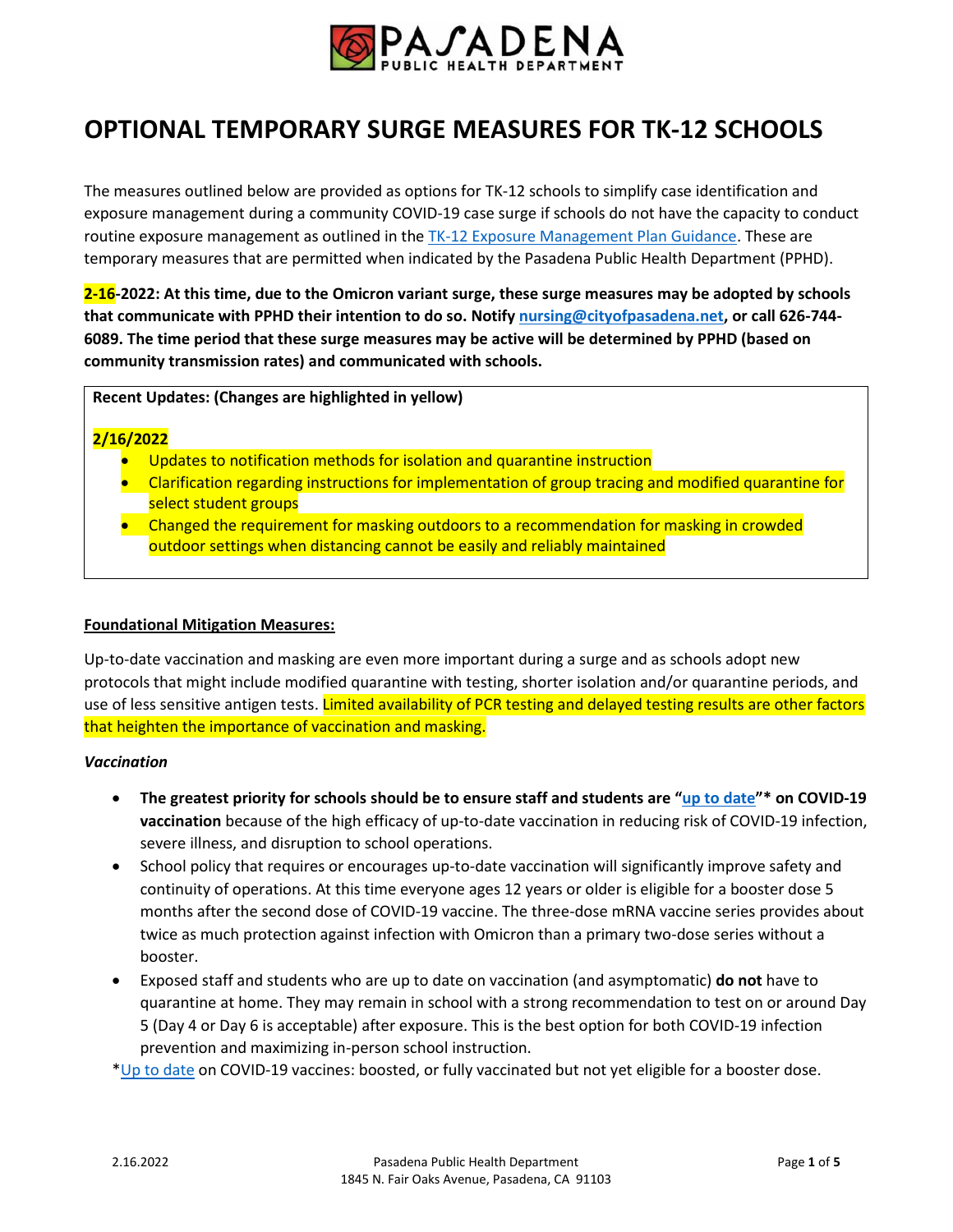## *Masking*

- Masking continues to be required in all TK-12 spaces indoors. PPHD recommends that masks also be worn outdoors while the City of Pasadena is experiencing a high or substantial level of transmission of COVID-19 (according to the CDC's COVID-1[9 community transmission levels\)](https://www.cdc.gov/coronavirus/2019-ncov/more/aboutcovidcountycheck/index.html), when in crowded outdoor settings when distancing cannot be easily and reliably maintained, except when actively eating or drinking.
- **•** [Upgraded masks](https://www.cdc.gov/coronavirus/2019-ncov/prevent-getting-sick/about-face-coverings.html) are required for staff and are highly recommended for students.

#### **Surge Mitigation Measures:**

# *Identification and Isolation of COVID-19 Cases*

- It is required for schools to report students and staff with COVID-19 infection to PPHD, and ensure immediate home isolation. If resources are limited, this should be prioritized over identifying close contacts, and a group contact tracing approach may be adopted, instead (see below).
- Schools should inform parents of infected children that they need to keep their children in isolation at home to prevent further spread on campus. Notification can be individualized or through an email blast or robocall to parents of positive cases. Please refer to the isolation notification template [\(Sample](https://www.cityofpasadena.net/public-health/wp-content/uploads/sites/32/Sample-Notification-Letters-School.docx)  [Exposure Notification Letters -](https://www.cityofpasadena.net/public-health/wp-content/uploads/sites/32/Sample-Notification-Letters-School.docx) Education Settings) for a template you can use.
	- $\circ$  If schools would like PPHD to conduct additional outreach to parents of the infected student(s), a phone number for the family should be included in your case report to PPHD. Refer to the section on reporting below for instructions on simplified case reporting during the surge period.
- If schools have multiple cases in a cohort/group (e.g., classroom, sports group, etc.) that may be linked, administrators should immediately contact PPHD to report the cluster [\(nursing@cityofpasadena.net](mailto:nursing@cityofpasadena.net) or call 626-744-6089).

#### *COVID-19 Exposure Management*

- Schools may not have the capacity to do individual contact tracing given the volume of cases during the surge period. Schools that are unable to determine who was exposed to an infected individual or individuals at school may simplify exposure management by notifying the entire relevant group (e.g., classroom, sports group, art group) of potential exposure and providing them with instructions.
- Schools may opt to do group tracing for exposures that occurred in a shared indoor airspace at school (e.g., classroom, locker rooms, shared transportation). In this option, entire relevant groups are notified of potential exposure to a positive case during the period of infectiousness and are provided with instructions on actions that should be taken. This notification can be done by an email blast or robocall. Refer to [Sample Exposure Notification Letters -](https://www.cityofpasadena.net/public-health/wp-content/uploads/sites/32/Sample-Notification-Letters-School.docx) Education Settings for a model you can use.
- Exposed students may remain in school if they are asymptomatic AND up to date on their COVID-19 vaccine (fully vaccinated and boosted, or fully vaccinated and not yet booster eligible because their second shot was less than 5 months ago). Students should test upon notification of exposure (if possible) and should test again on or around Day 5 (Day 4 or Day 6 is acceptable) following exposure. Exposed students must wear a well-fitted (preferably upgraded) mask at all times indoors and outdoors, except when actively eating or drinking while physically distanced. **Eating and drinking should only** occur while distanced from others. Exposed students need to remain masked at all times during sports and/or extracurricular activities.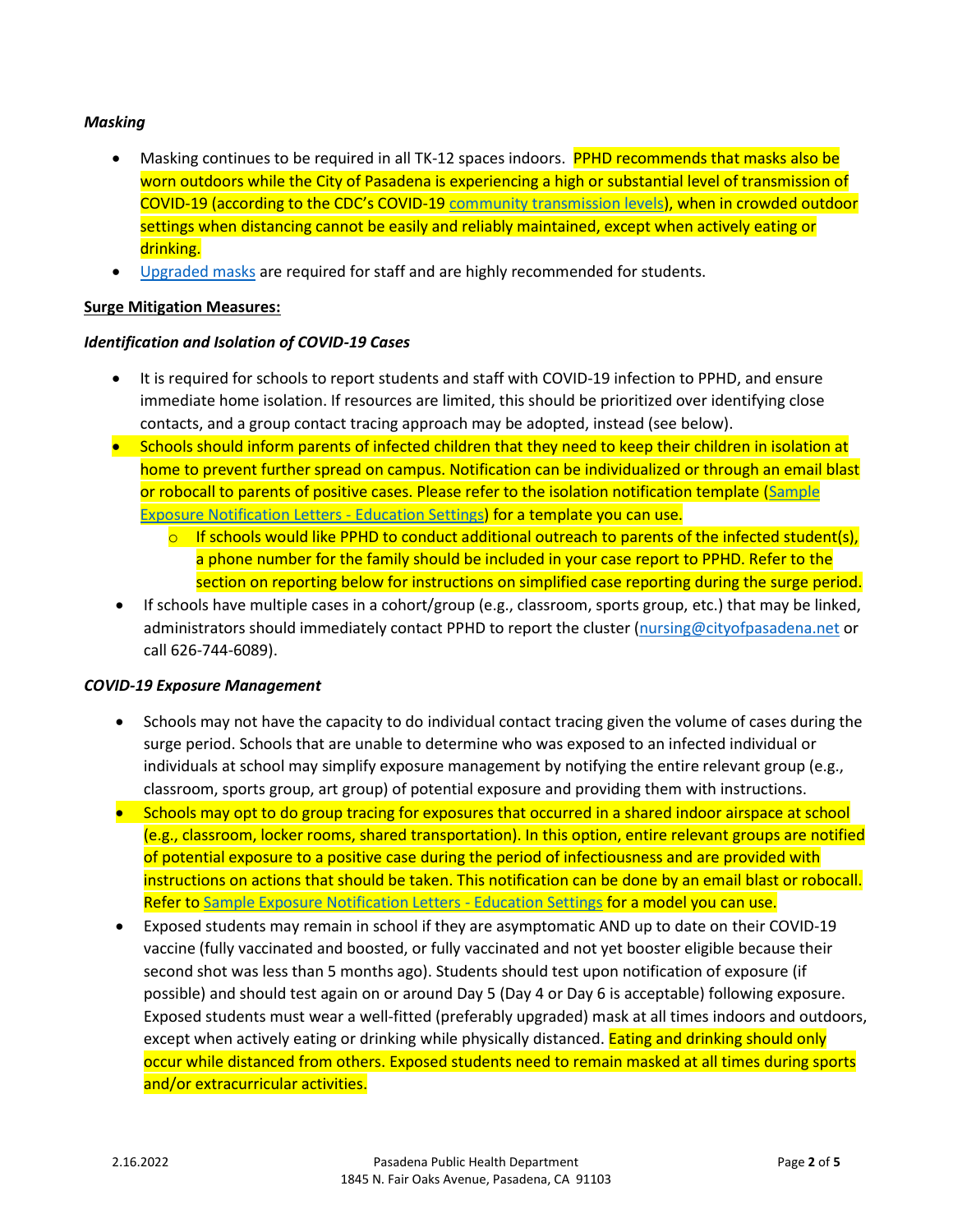- Schools now have the option to allow two additional groups of exposed students to remain in school (however, with a possible higher level of COVID-19 transmission risk) \*\*\* IF they are asymptomatic:
	- 1. Students who are fully vaccinated (but not boosted yet, even though eligible). Students in this group should test upon notification of exposure (if possible) and must test again on or around Day 5 following exposure and wear a well-fitted (preferably upgraded) mask at all times. At a minimum, they must test at least once during the 10 days after their last exposure date. **Eating** and drinking should only occur while distanced from others. Exposed students need to remain masked at all times during sports and/or extracurricular activities.
	- 2. Students who are eligible for *Optional Modified Quarantine for TK-12 Students* because they only had mask-to-mask exposure with the positive case at school. These students may remain at school as long as they remain asymptomatic, test according to the  $TK-12$  Exposure [Management Plan Guidance,](https://www.cityofpasadena.net/public-health/wp-content/uploads/sites/32/Exposure-management-plan.pdf) and wear a well-fitted (preferably upgraded) mask at all times.
		- **Students who are not fully vaccinated are required to test at least once weekly. All** other exposed student groups are recommended to test once within the 10 days of their last exposure. The exception is students who had a positive COVID-19 test in the past 90 days; these students are exempt from testing. See section on testing considerations for more details.

\*\*\*Because these two groups of students are at significantly greater risk of becoming infected with COVID-19 than students who are up to date with vaccination, schools are encouraged to minimize the number of potential students in these groups through booster vaccination policies and resources. These new options allow some transition time for students to get their booster doses following FDA/CDC shortening of the required period between the  $2^{nd}$  primary dose and the booster dose to 5 months, while maximizing in-person instruction, even in the context of a surge. However, the goal should be to maximize the rate of students up to date on vaccination, as this is the best short-term and long-term strategy to keep students in school.

- Schools are required to have sufficient testing capacity while Pasadena and Los Angeles County remain in widespread transmission to test exposed students remaining on campus at least once (either antigen or PCR tests are acceptable), preferably on or around Day 5, during the 10 days after their last exposure date. Though not required, it is strongly recommended that they also test as soon as possible after exposure. Staff and students previously infected with SARS-CoV-2 are exempt from post-exposure testing and quarantine for 90 days following symptom onset (or positive test if asymptomatic) as long as they remain asymptomatic.
- Schools may simplify reporting of information about close contacts to PPHD during the surge period. See below.

# *Reporting COVID-19 Cases and Close Contacts*

- Cases: Report laboratory-confirmed COVID-19 cases to PPHD throug[h nursing@cityofpasadena.net](mailto:nursing@cityofpasadena.net) using the line list [template,](https://www.cityofpasadena.net/public-health/wp-content/uploads/sites/32/COVID-19-Line-List-Template-for-Education-Institutions.xlsx) or schools can contact PPHD for an alternative reporting format and necessary fields.
- Close contacts: Schools should prioritize reporting of cases during this surge period, and report close contacts in the line list [template,](https://www.cityofpasadena.net/public-health/wp-content/uploads/sites/32/COVID-19-Line-List-Template-for-Education-Institutions.xlsx) if able, or can contact PPHD for an alternative reporting format and necessary fields.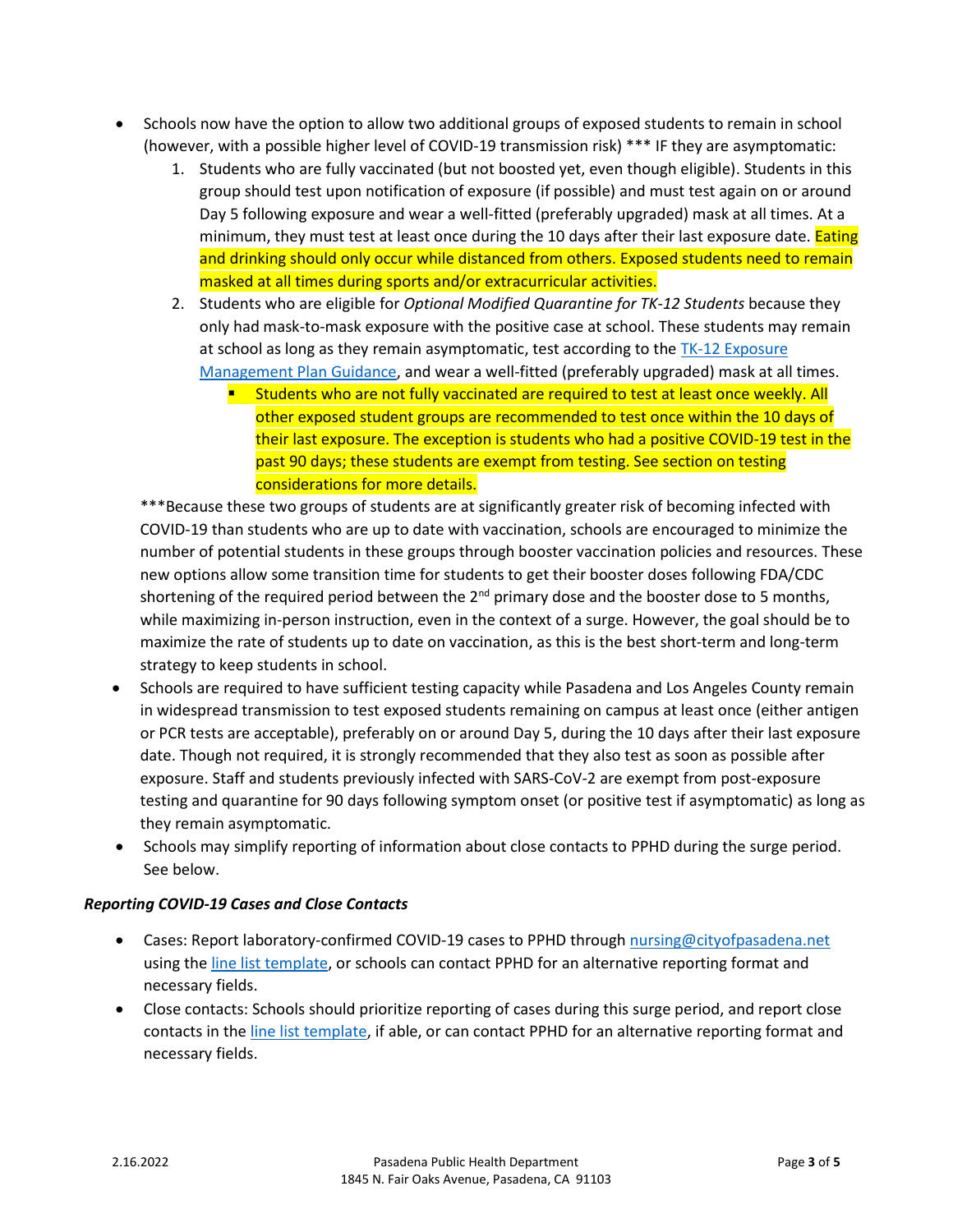# *Testing*

- Schools with limited testing capacity should prioritize "response" testing (testing of staff and students with symptoms or exposures) over regular, weekly testing.
- Routine, periodic screening testing should continue to the extent possible, as it is effective for identifying and isolating cases to prevent outbreaks on campus, especially when community case rates are high.
- In particular, prioritize testing to allow asymptomatic, exposed students and staff to remain in school, with upgraded masking for 10 days, as follows:
	- a. Staff and students who had a positive COVID-19 test within the last 90 days and are asymptomatic are not required to quarantine or test after exposure.
	- b. Asymptomatic staff who are fully vaccinated and boosted are not required to quarantine at home after exposure. Testing should occur at minimum, once around Day 5. If possible, testing should be done twice, once as soon as possible after exposure and again on or around Day 5.
	- c. Asymptomatic students who are fully vaccinated are not required to quarantine at home after exposure. They may remain in school and should test negative on a viral test (e.g., PCR or antigen) at least once during the 10 days after their last exposure date. If possible, testing should be done twice, once as soon as possible after exposure and again on or around Day 5. However, PPHD strongly recommends that schools minimize the number of students on campus who are exposed, but not boosted though eligible (are not up to date). Increasing the proportion of students who are up to date with COVID-19 vaccination on campus can help minimize COVID-19 risk from keeping these unboosted students on campus (because the number is small). Alternatively, if the school has resources to identify students who are booster eligible but not boosted, it is an option to require these students to quarantine at home to reduce risk of on-campus transmission (as described in th[e TK-12 protocol\)](https://www.cityofpasadena.net/public-health/wp-content/uploads/sites/32/Schools-K-12-Reopening-Protocol.pdf?v=1642548367015). There are ampl[e booster vaccination opportunities](https://www.cityofpasadena.net/public-health/covid-19-vaccine/#vaccination-sites) in Pasadena, including at PPHD, and a student is considered "boosted" and up to date right after getting a booster dose.
	- d. Staff who are fully vaccinated, and eligible but not yet boosted, are required to quarantine at home after exposure. However, they may remain in school if they are asymptomatic and get a viral test (e.g., PCR or antigen) 3 to 5 days after last exposure and test negative but must quarantine at home when outside of work/school.
	- e. Students who are not fully vaccinated are required to quarantine at home after exposure. If students are asymptomatic and had a mask-on-mask exposure at school, the school has the option to allow them to remain in school under modified quarantine provided the school ensures that they meet requirements for *[Optional Modified Quarantine for TK-12 Students](https://www.cityofpasadena.net/public-health/wp-content/uploads/sites/32/Exposure-management-plan.pdf#page=7)* as detailed in the [TK-12 Exposure Management Plan Guidance.](https://www.cityofpasadena.net/public-health/wp-content/uploads/sites/32/Exposure-management-plan.pdf?v=1642556293404) The minimum testing requirement is twice -- as soon as possible after exposure AND on or around Day 5. During the surge period, schools may test these students once weekly in the 10 days after exposure, but this option is discouraged. This group is at highest risk of having infection after exposure. Students who are not fully vaccinated and did NOT have mask-on-mask exposure at school must quarantine at home during the quarantine period and must follow th[e Pasadena Health Officer Quarantine Order.](https://www.cityofpasadena.net/public-health/wp-content/uploads/sites/32/Pasadena-Health-Officer-Blanket-Quarantine-Order.pdf?v=1642548259013)
	- f. Students who have symptoms after exposure are required to isolate at home, be tested, and seek further clinical evaluation as needed.